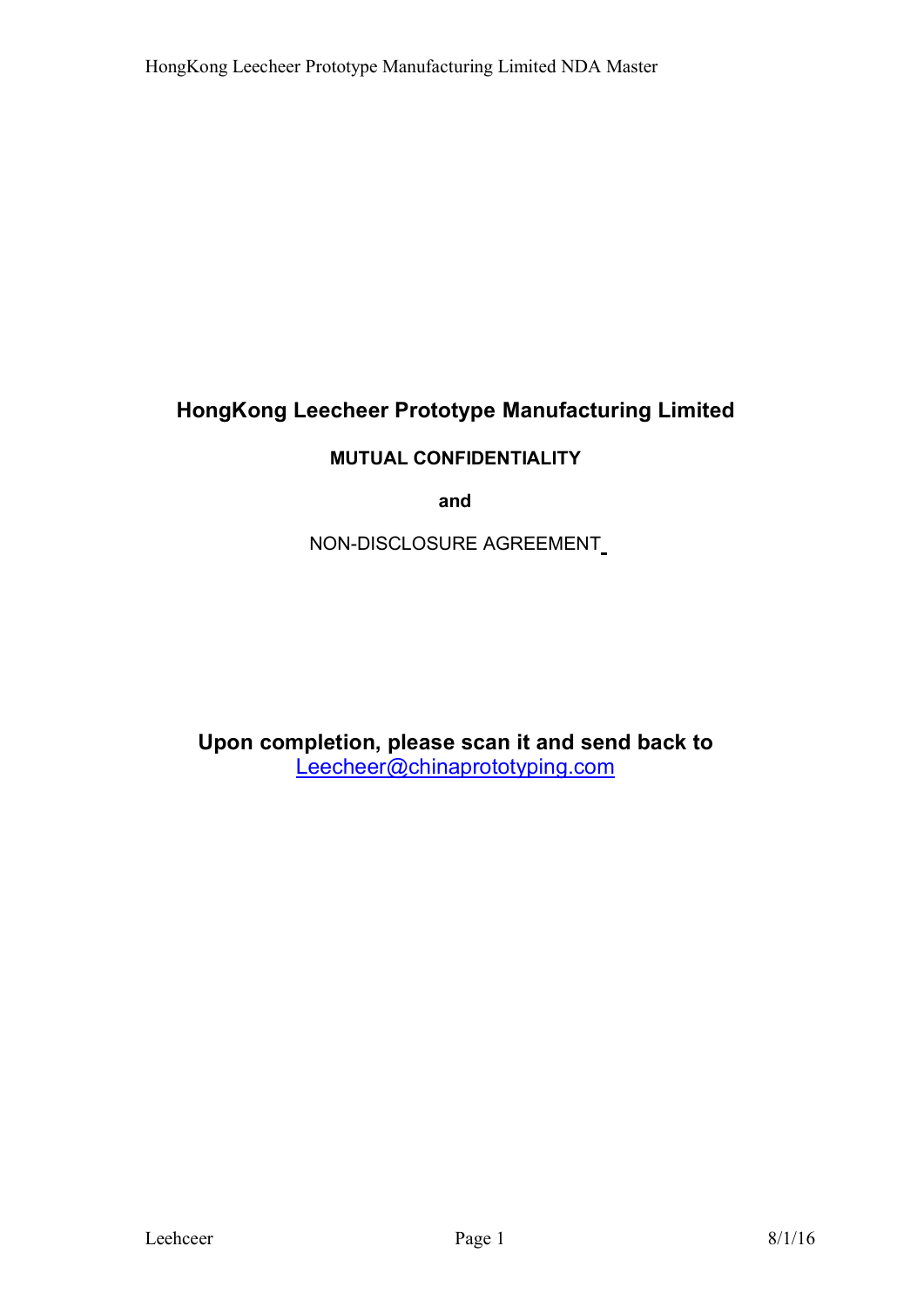### **MUTUAL CONFIDENTIALITY and NON-DISCLOSURE AGREEMENT**

This Confidentiality Agreement ("Agreement") is made and effective the of 2016(Time) by and between HongKong Leecheer Prototype Manufacturing Limited ( Leecheer Prototype), whose registered office is Room E160, 3rd Floor, Wing Tat Commercial Building,97 Bonham Strand, Sheung Wan, Hong Kong and

\_\_\_\_\_\_\_\_\_\_\_\_\_\_\_\_\_, the "Customer" whose principal address is \_\_\_\_\_\_\_

\_\_\_\_\_\_\_\_\_\_\_\_\_\_\_\_\_\_\_\_\_\_\_\_\_\_\_\_\_\_\_\_\_\_\_\_\_. Leecheer Prototype and

the customer are herein collectively referred to as the "Parties" and individually as the "Party".

### **1. Confidential Information**

The parties propose to disclose certain confidential and proprietary information (the "Confidential Information") to each other.<br>Confidential Information shall include conversations regarding the designs

as well as all data, materials, products, technology, computer programs, specifications, manuals, business plans, software, marketing plans, financial information, and other information disclosed or submitted, orally, in writing, or by any other media, to the other Party. Parties shall consider all conversations confidential and specifically agree not to disclose such conversations or Confidential Information, in whole or in part, to any current, former or contemplated employer, employee (excluding appropriate employees directors and officers) or contractor of either Party.

### **2. The Parties Obligations**

The Parties agree that the Confidential Information is to be considered confidential and proprietary and shall hold the same in confidence, shall not use the Confidential Information other than for the purposes of its business with each other. The Parties agree to take reasonable precautions necessary to safeguard the Confidential Information from disclosure to anyone other than the appropriate employees, officers, directors and representatives, including, without limitation, auditors and legal representatives, of the parties who have a need to have access to the Confidential Information. Unless required by legal or regulatory process, the Parties will not disclose, publish or otherwise reveal any of the Confidential Information received from each other to any third party whatsoever except with the specific prior written authorisation of the other party.

Confidential Information furnished in tangible form shall not be duplicated by either party except for purposes of this Agreement. Provided no transaction is concluded which utilises the Confidential Information, upon the request of either party, the other party shall return all Confidential Information received in written or tangible form, including copies, or reproductions or other media containing such Confidential Information, within ten (10) days of such request.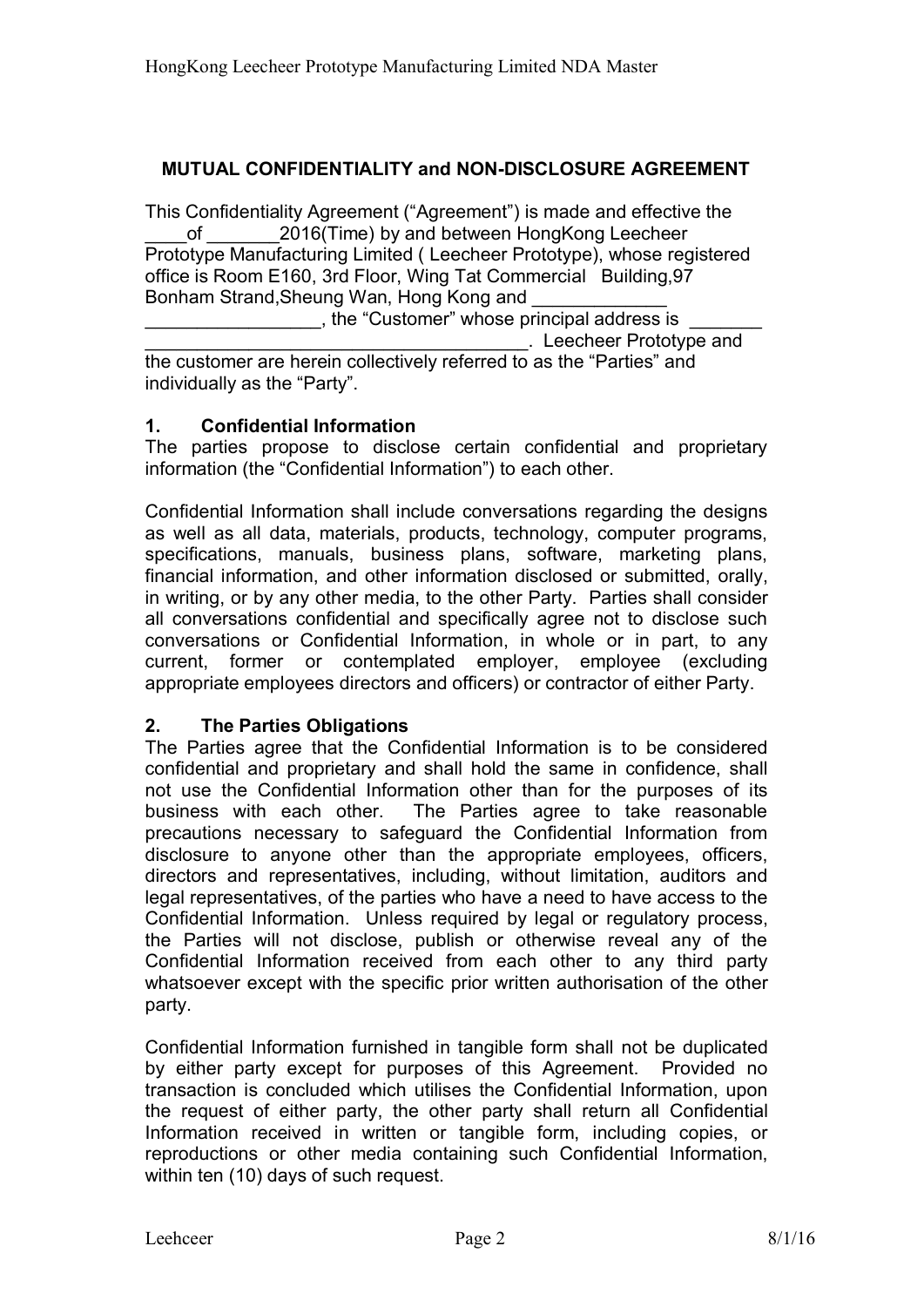### **3. Term**

The obligations of the Parties herein shall be effective one year from the date of last disclosure of any Confidential Information to either party pursuant to this Agreement. Further, the obligation not to disclose shall not be affected by bankruptcy, receivership, assignment, attachment or seizure procedures, whether initiated by or against either party, nor by the rejection of any agreement between the Parties, by a trustee of either party in bankruptcy, or by either party as a debtor-in-possession or the equivalent of any of the foregoing under local law.

### **4. Other Information**

The Parties shall have no obligation under this Agreement with respect to Confidential Information which;-

- **4.1**is or becomes publicly available without breach of this Agreement by either party; or
- **4.2**is rightfully received by either party without obligations of confidentiality; or
- **4.3** is developed by either party without breach of this Agreement;

provided, however , such Confidential Information shall not be disclosed until thirty (30) days after written notice of intent to disclose is given to the other party along with the asserted grounds for disclosure unless disclosure is required by a legal or regulatory process.

### **5. Non Circumvention**

For a period of 120 days, and assuming Parties are individually capable of meeting Customer obligations and specifications, neither Party (nor its servants, employees or agents) shall, without the written permission of the other Party, attempt to circumvent the other with respect to preparing a Customer proposal or bid for any Services whatsoever in respect of the plans. Such Services shall be defined but not limited to the commissioning. design and manufacturing process for the Customer.

### **6. No License**

Nothing contained herein shall be construed as granting or conferring any rights by license except in relation to the Idea or otherwise in any Confidential Information. It is understood and agreed that neither Party will solicit any change in the organisation, business practice, service or products of the other party, and that the disclosure of Confidential Information shall not be construed as evidencing any intent by a Party to purchase any products or services of the other Party nor as an encouragement to expend funds in development, planning or research efforts. Confidential Information may pertain to prospective or unannounced businesses, products or services. The Parties agree not to use any Confidential Information as a basis upon which to develop or have a third party develop a competing or similar product or proposal.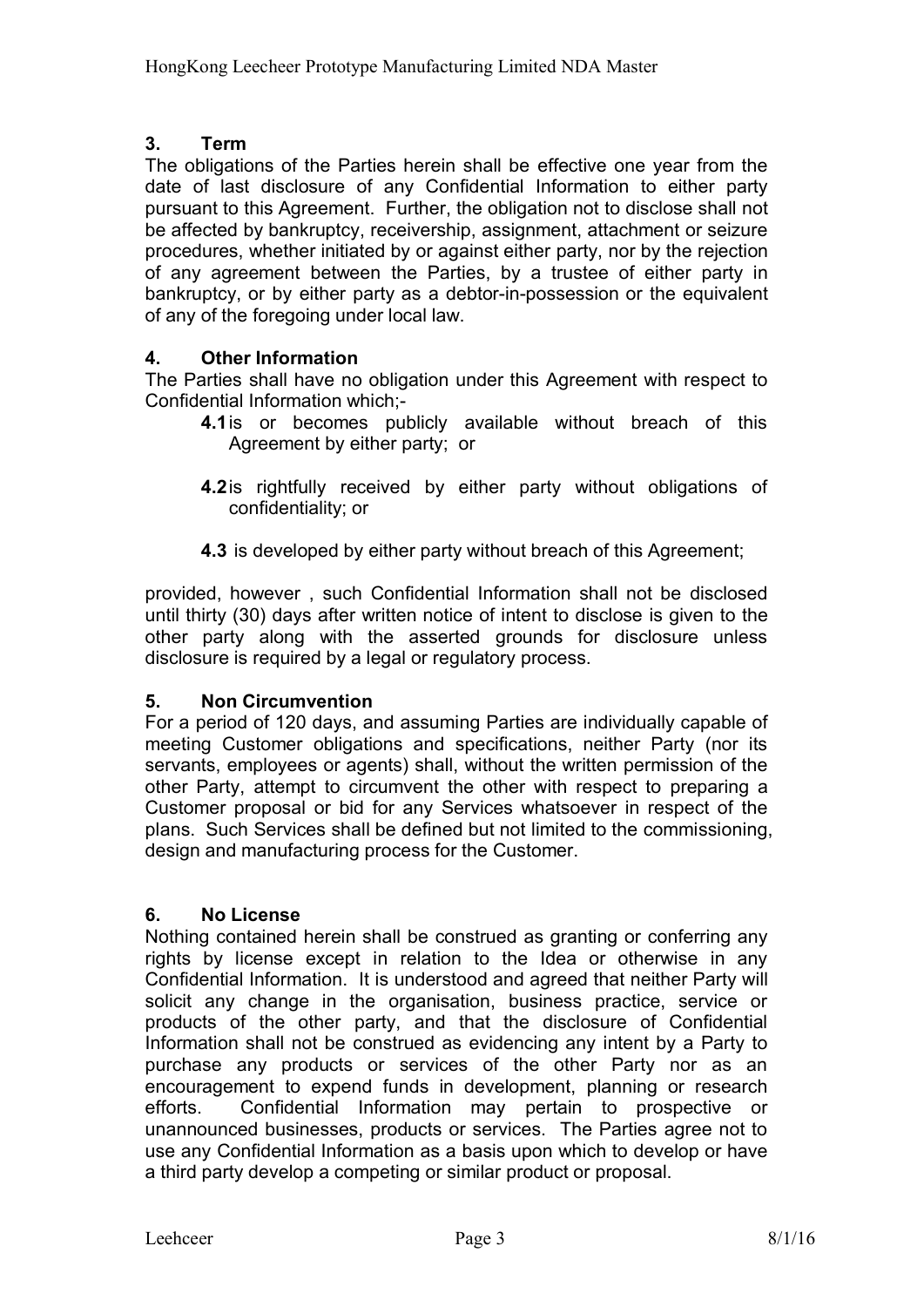### **7. No Publicity nor Disclosure of Existence**

Each Party agrees not to disclose its participation in this undertaking, the existence or terms and conditions of the Agreement, or the fact that discussions are being held with each other.

### **8. Governing Law and Equitable Relief**

This Agreement is in accordance with Hong Kong Law and the Parties irrevocably submit to the non-exclusive jurisdiction of the Courts of SAR Hong Kong in respect of any claim, dispute or difference arising out of or in connection with this Agreement.

### **9. Final Agreement**

This Agreement terminates and supersedes all prior understandings or agreements on the subject matter hereof. This Agreement may be modified only by a further writing that is duly executed by the Parties.

### **10. No Assignment**

Neither Party may assign this Agreement nor any interest herein without the other Party's expressed prior written consent.

### **11. Severability**

If any term of this Agreement is held by a court of competent jurisdiction to be invalid or unenforceable, then this Agreement, including all of the remaining terms, will remain in full force and effect as if such invalid or unenforceable term had never been included.

### **12. Notices**

Any notice required by this Agreement or given in connection with it, shall be in writing and shall be given to the appropriate party by personal delivery or by certified mail, postage prepaid, or recognized overnight delivery services.

### **13. No Implied Waiver**

Either party's failure to insist in any one or more instances upon strict performance by the other party of any of the terms of this Agreement shall not be construed as a waiver of any continuing or subsequent failure to perform or delay in performance of any term hereof.